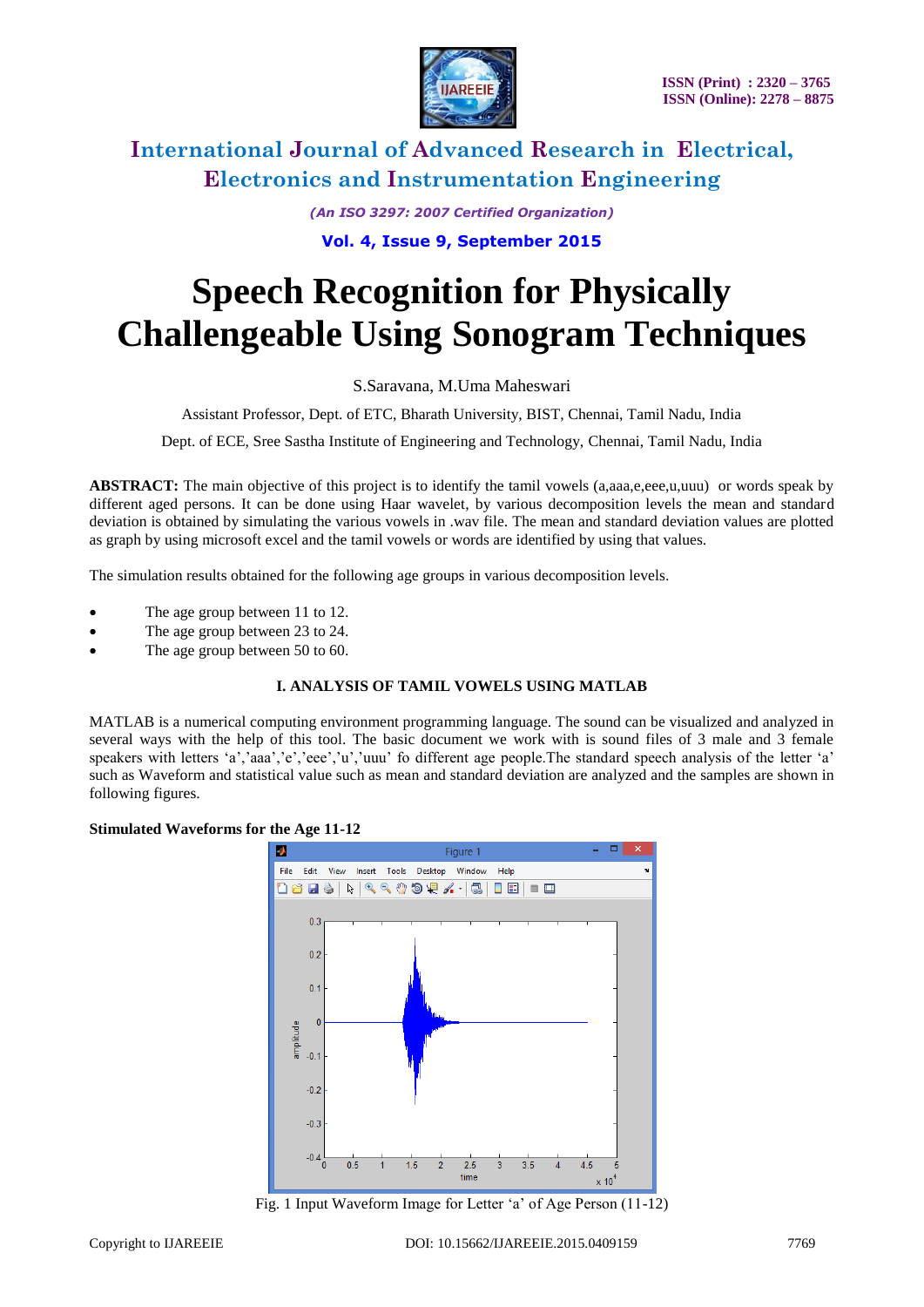

*(An ISO 3297: 2007 Certified Organization)*

### **Vol. 4, Issue 9, September 2015**

 The figures show 'a' letter simulationfigures of male person, the input signal is given as .wav file and the wave is read to produce input waveform

The input waveform of letter 'a'

The first decomposition level of the input waveform



Fig. 2 First Decomposition Waveform for Letter 'a' of Age Person (11-12)

The third decomposition level of the input waveform



Fig. 3 Third Decomposition Waveform for Letter 'a' of Age Person (11-12)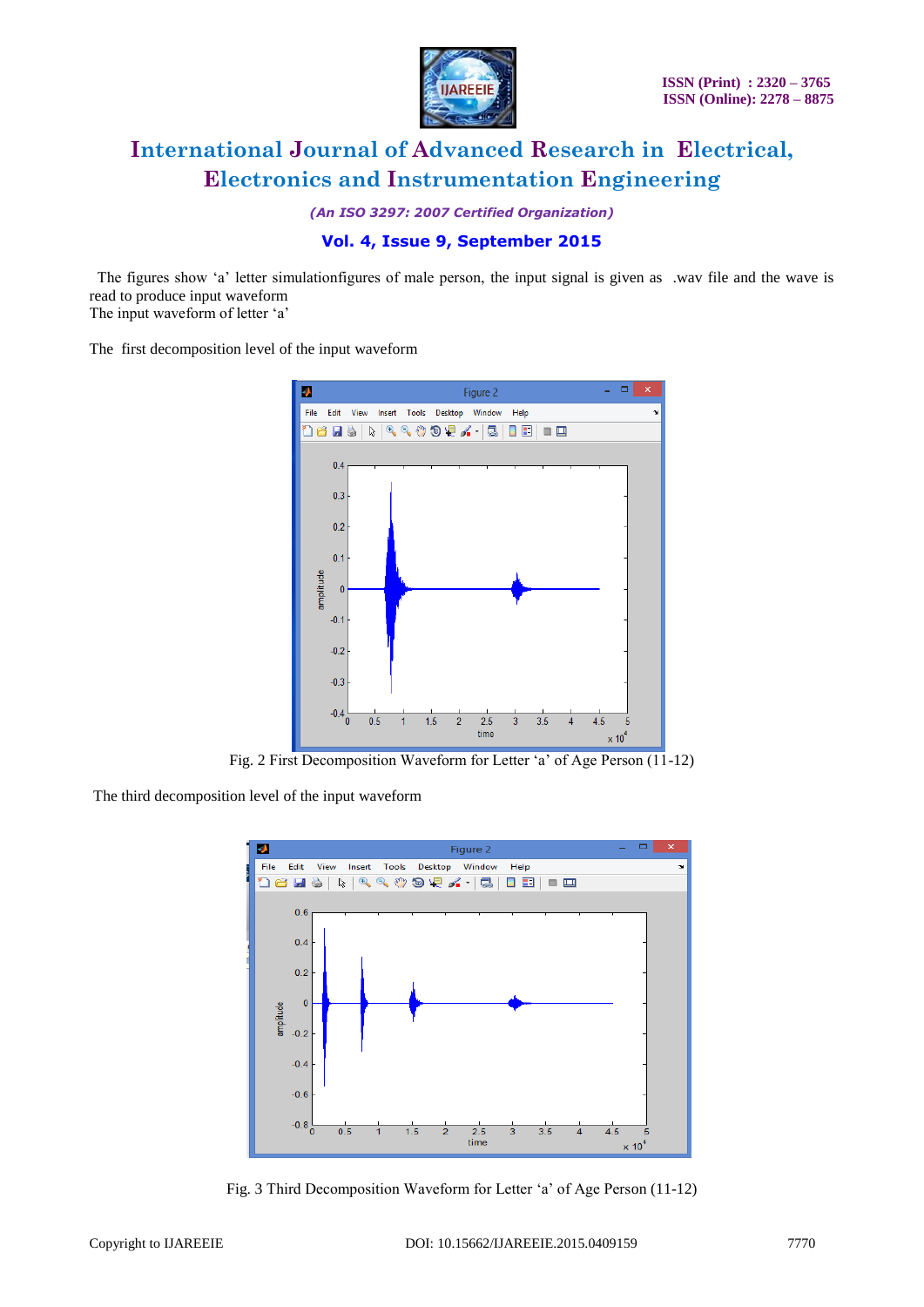

*(An ISO 3297: 2007 Certified Organization)*

## **Vol. 4, Issue 9, September 2015**

The fifth decomposition level of the input waveform



Fig. 4 Fifth Decomposition Waveform for Letter 'a' of Age Person (11-12)

#### **Stimulated Waveforms for the Age 50-60**

The figures show 'a' letter simulation figures of male person, the input signal is given as .wav file and the wave is read to produce input waveform

The input waveform of letter 'a'



Fig. 5 Input Waveform Image for Letter 'a' of Age Person (50-60)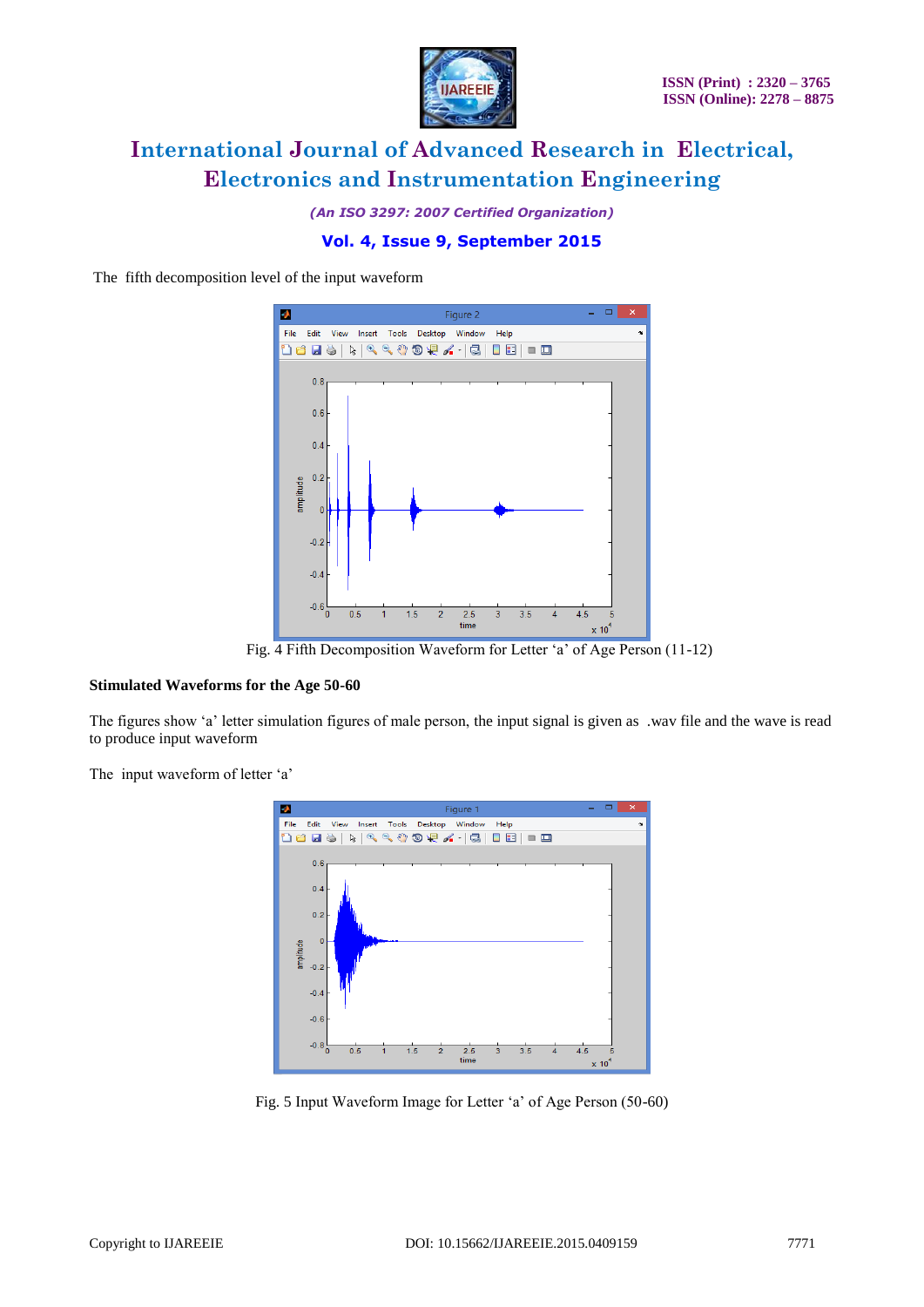

*(An ISO 3297: 2007 Certified Organization)*

## **Vol. 4, Issue 9, September 2015**

The first decomposition level of the input waveform



Fig. 6 First Decomposition Waveform for Letter 'a' of Age Person (50-60)

The third decomposition level of the input waveform



Fig. 7 Third Decomposition Waveform for Letter 'a' of Age Person (50-60)

The fifth decomposition level of the input waveform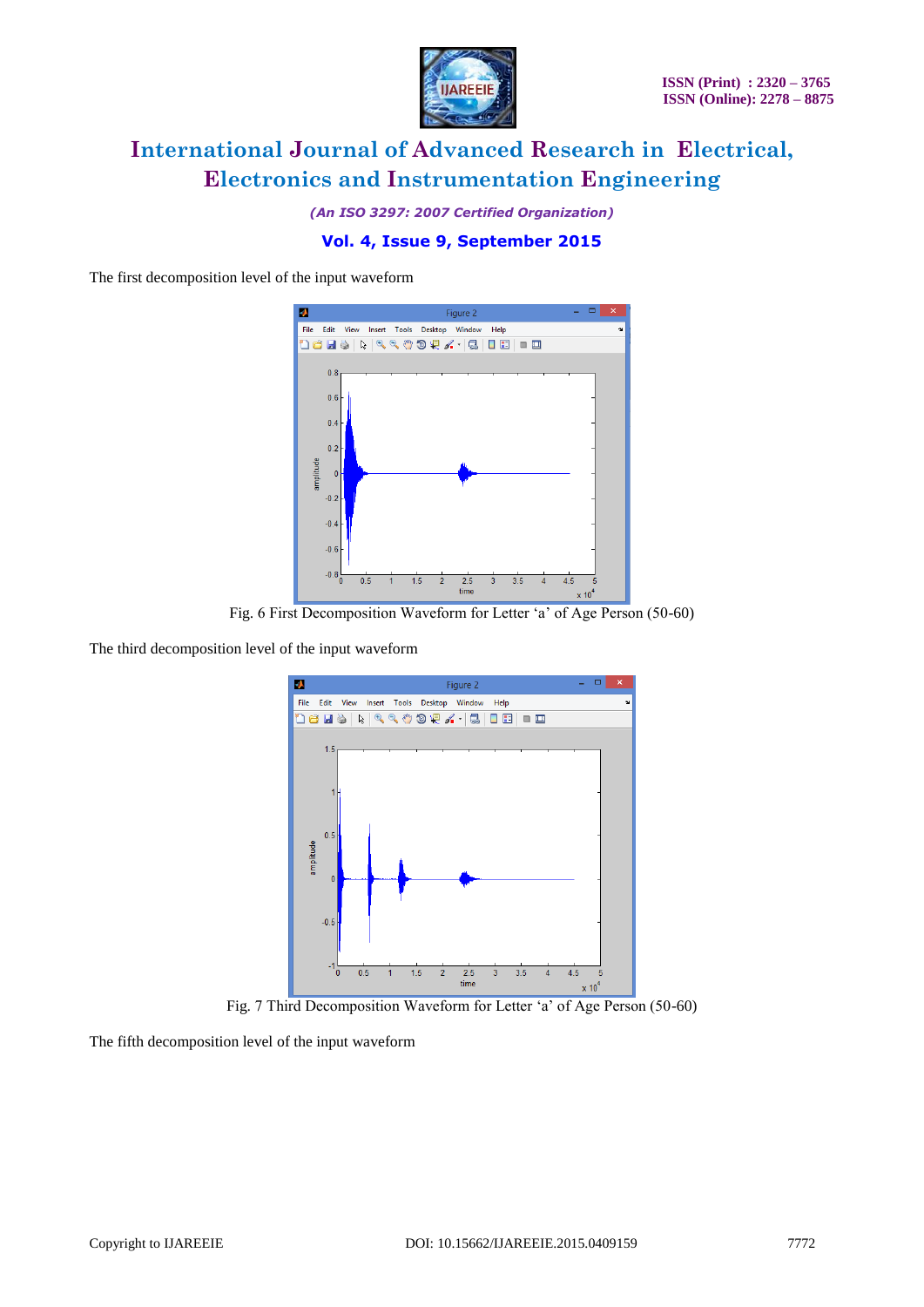

*(An ISO 3297: 2007 Certified Organization)*

# **Vol. 4, Issue 9, September 2015**



Fig. 8 Fifth Decomposition Waveform for Letter 'a' of Age Person (50-60)

### **II. MEAN AND STANDARD DEVIATION GRAPHS FOR DIFFERENT LETTERS**

The analyzed mean and standard deviation is tabulated for tamil vowels 'a', 'aaa', 'e', 'eee', 'u', 'uuu' for different decomposition level and the graph is plotted by using Microsoft excel.The mean and standard deviation is same for different decomposition level of the same letter.

#### **Mean and Standard Deviation Graphs for Different Aged Persons MALE (11-12)**



Fig. 9 Mean and Standard Deviation Graph for the Male Person of (11-12)



Fig. 10 Mean and Standard Deviation Graph for the Female Persons of (11-12)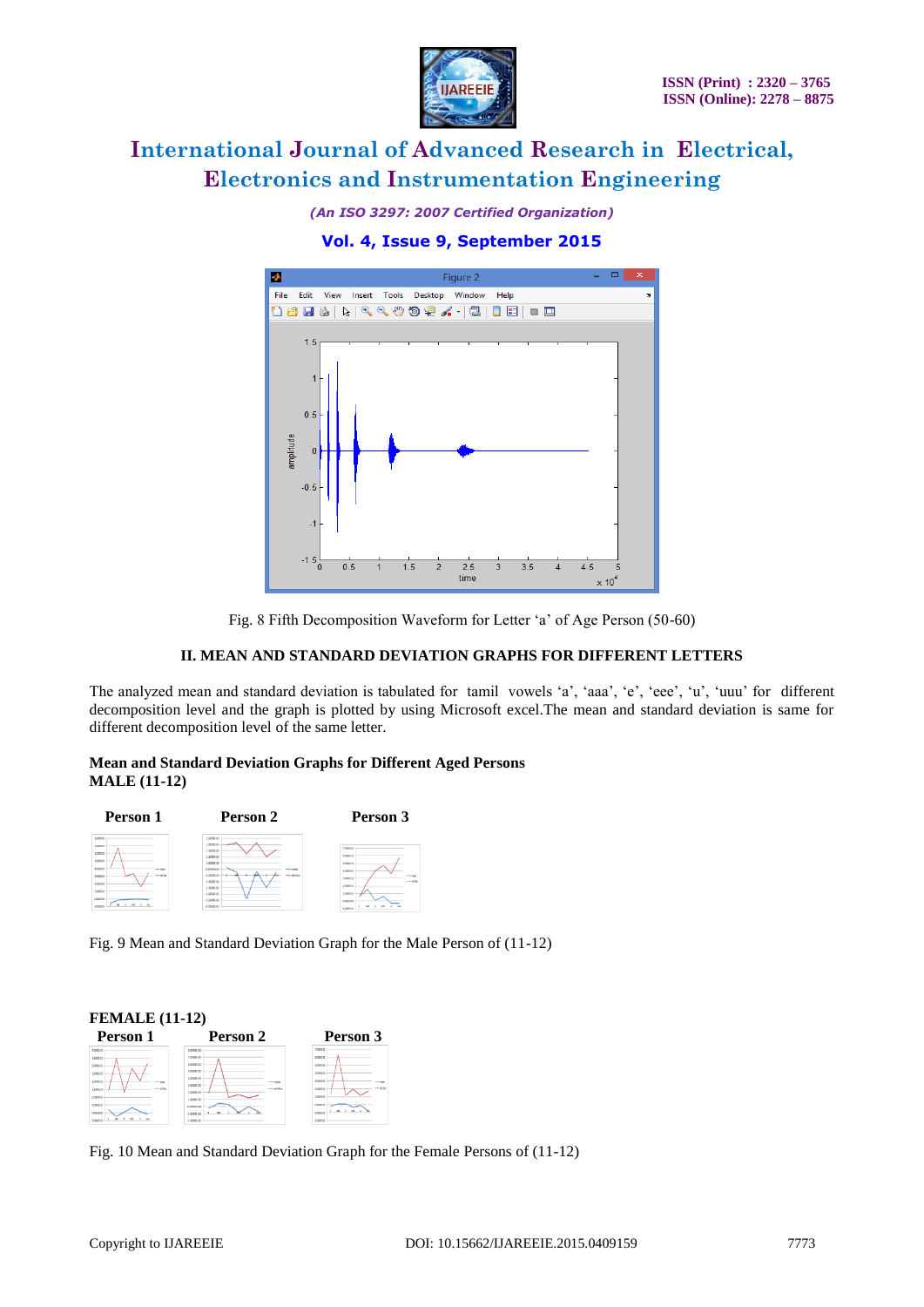

*(An ISO 3297: 2007 Certified Organization)*

## **Vol. 4, Issue 9, September 2015**

| <b>MALE</b> (23-24)                                                                                                              |                                                                                                                                                       |                                                                                                                   |
|----------------------------------------------------------------------------------------------------------------------------------|-------------------------------------------------------------------------------------------------------------------------------------------------------|-------------------------------------------------------------------------------------------------------------------|
| Person 1                                                                                                                         | Person 2                                                                                                                                              | Person 3                                                                                                          |
| 1,0009-02<br>1,0000.00<br>4.0005-02<br>5.0000 GD<br>$-144$<br>$-$ of $3n$<br>1008040<br>1,0089-02<br>12005-00<br>$1.00097$ $(2)$ | 1,0089-02<br>2.5000 GD<br>10005-02<br>1,5088-02<br>$- 144$<br>1,0009.02<br>$-80n$<br>1.0009.01<br>0.0086-00<br><b>STATE</b><br>Accept de<br>100000002 | 17099-01<br>3 NORTH OR<br>10088-0<br>S. OORNEJAN<br><b>EXHIBITION</b><br><b>STATE</b><br>A DOME ON<br>$-15000000$ |

Fig. 11 Mean and Standard Deviation Graph for the Male Persons of (23-24) **FEMALE (23-24)**



Fig. 12 Mean and Standard Deviation Graph for the Female Persons of (23-24)



Fig. 13 Mean and Standard Deviation Graph for the Male Persons of (50-60)



### **III. COMPARISION MEAN GRAPHS FOR ALL AGE GROUP PERSON**

Fig. 15 Compared Mean Graphs for the Different Aged Persons

The fig 15 show the mean graphs for different aged persons between 11 to 12, 23 to 24 and 50 to 60.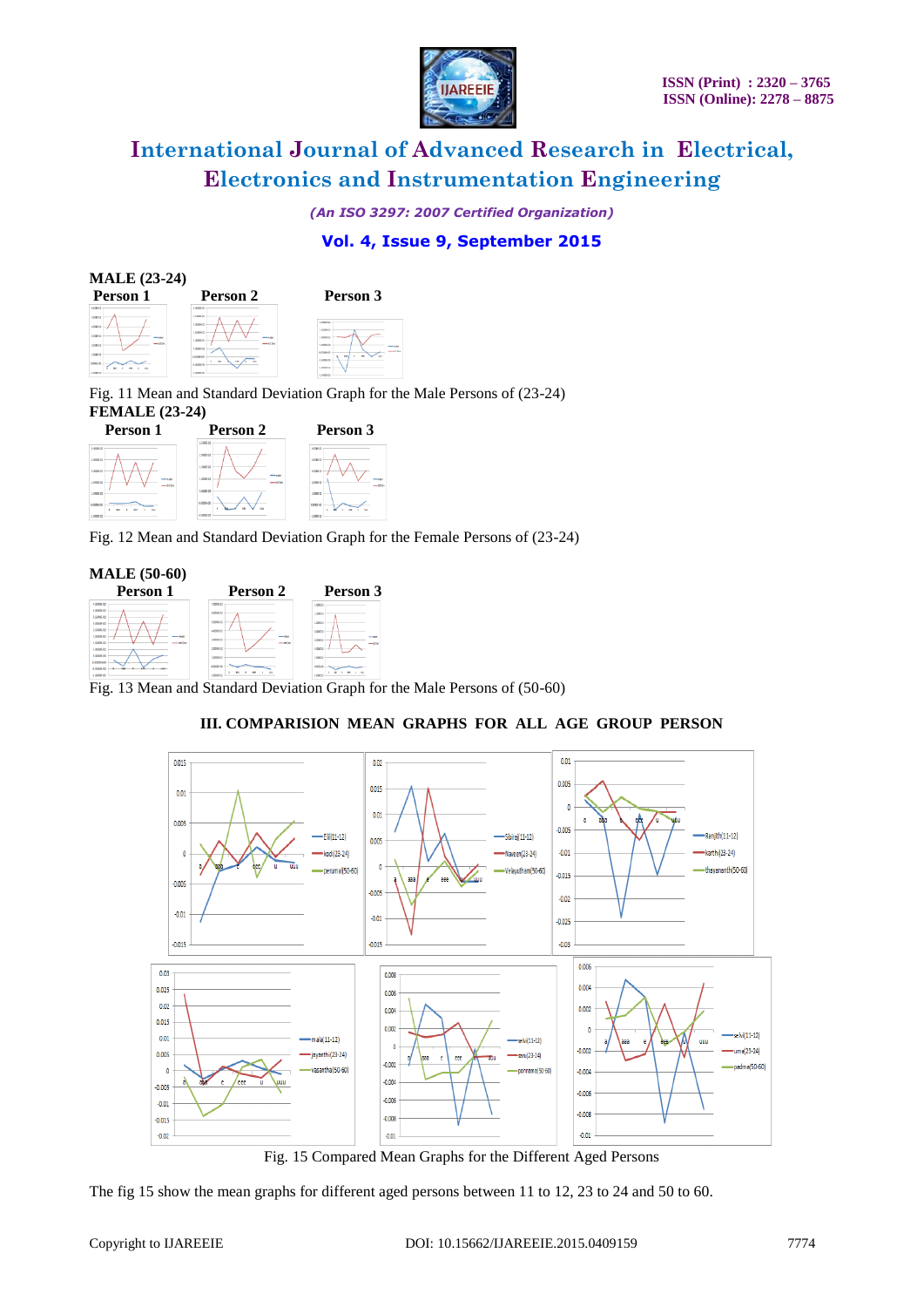

*(An ISO 3297: 2007 Certified Organization)*

### **Vol. 4, Issue 9, September 2015**



Fig. 16 Compared Standard Deviation Graphs for Different Aged Persons

The fig 16 show the Standard Deviation graph for different aged persons between 11 to 12, 23 to 24 and 50 to 60.

#### **IV. CONCLUSION**

The decomposition of speech signals through Haar wavelet is very efficient compared to other wavelet techniques such as Daubechies, Coiflet, Symlet, Meyer . In this work the normal speech is analyzed for the age group of 11-12, 23-24 and 50-60 for some Tamil vowels such as 'a','aaa','e','eee','u','uuu'. By analyzing the speech signals the parameter's mean and standard deviation of the various Tamil vowels are calculated by using MATLAB Then the parameters are tabulated and plotted.

From the graph the mean and standard deviation values are between some specific ranges based on the age groups. Further these values will be used for identifying the various vowels of Non-Audible Murmuring(NAM) and recognitionzation of words will be done for the same. In Future, the normal person's speech is to be implemented using Stellar is hardware and various parameters such as mean and standard deviation are compared with (NAM) speech signals and without the knowledge of English also it it can be used in web browsing of converting speech to text in Tamil.

#### **REFERENCES**

- 1. Dharun V.S. , Karnan M. (2012), 'Voice and Speech Recognition for Tamil Words and Numerals,'in International Journal of Modern Engineering Research (IJMER) Vol.2, Issue.5, pp-3406-3414 ISSN: 2249-6645
- 2. Anbuselvi S., Rebecca J., "A comparative study on the biodegradation of coir waste by three different species of Marine cyanobacteria", Journal of Applied Sciences Research, ISSN : 1815-932x, 5(12) (2009) pp.2369-2374.
- 3. Huiping Zhu, Bin Wu, Peng Ren (2013), 'Medical Image Fusion Based on Wavelet Multi-Scale Decomposition' Journal of Signal and Information Processing, 4, 218-221
- 4. Bharatwaj R.S., Vijaya K., Rajaram P., "A descriptive study of knowledge, attitude and practice with regard to voluntary blood donation among medical undergraduate students in Pondicherry, India", Journal of Clinical and Diagnostic Research, ISSN : 0973 - 709X, 6(S4) (2012) pp.602- 6
- 5. Philips N. , Sonnadara D.U.J. and Jayananda M.K (2005),'Text To Speech Conversion Tamil Language,' in Proceedings of the Technical Sessions, 21, 1-8 Institute of Physics – Sri Lanka
- 6. Raj M.S., Saravanan T., Srinivasan V., "A modified direct torque control of induction motor using space vector modulation technique", Middle - East Journal of Scientific Research, ISSN : 1990-9233, 20(11) (2014) pp.1572-1574
- 7. Dr.Saraswathi.S, Asma Siddhiqaa.M, Kalaimagal.K, Kalaiyarasi.M (2010), 'BiLingual Information Retrieval System for English and Tamil,' in Journal of computing, volume :2, issue :4, ISSN 2151‐9617
- 8. Rajasulochana P., Krishnamoorthy P., Dhamotharan R., "An Investigation on the evaluation of heavy metals in Kappaphycus alvarezii", Journal of Chemical and Pharmaceutical Research, ISSN : 0975 – 7384, 4(6) (2012) pp. 3224-3228.
- 9. Selvarajan and Thekkumpurath Geetha (2007), ' Morpheme Based Language Model for Tamil Speech Recognition System,' in the International Arab Journal of Information Technology, vol.4, no.3
- 10. Jasmine M.I.F., Yezdani A.A., Tajir F., Venu R.M., "Analysis of stress in bone and microimplants during en-masse retraction of maxillary and mandibular anterior teeth with different insertion angulations: A 3-dimensional finite element analysis study", American Journal of Orthodontics and Dentofacial Orthopedics, ISSN : 0889-5406, 141(1) (2012) pp. 71-80
- 11. Srinivasan A., Srinivasa Rao K. , Kannan K. and Narasimhan D. (2009), 'Speech Recognition of the letter 'zha'(H) in Tamil Language using HMM,' in A.Srinivasan et al /International Journal of Engineering Science and Technology Vol.1(2), 67-72
- 12. Vimala C. , Dr.Radha V. (2012), 'A Review on Speech Recognition Challenges and Approaches,' in World of Computer Science and Information Technology Journal (WCSIT) ISSN: 2221-0741 Vol. 2, No. 1, 1-7